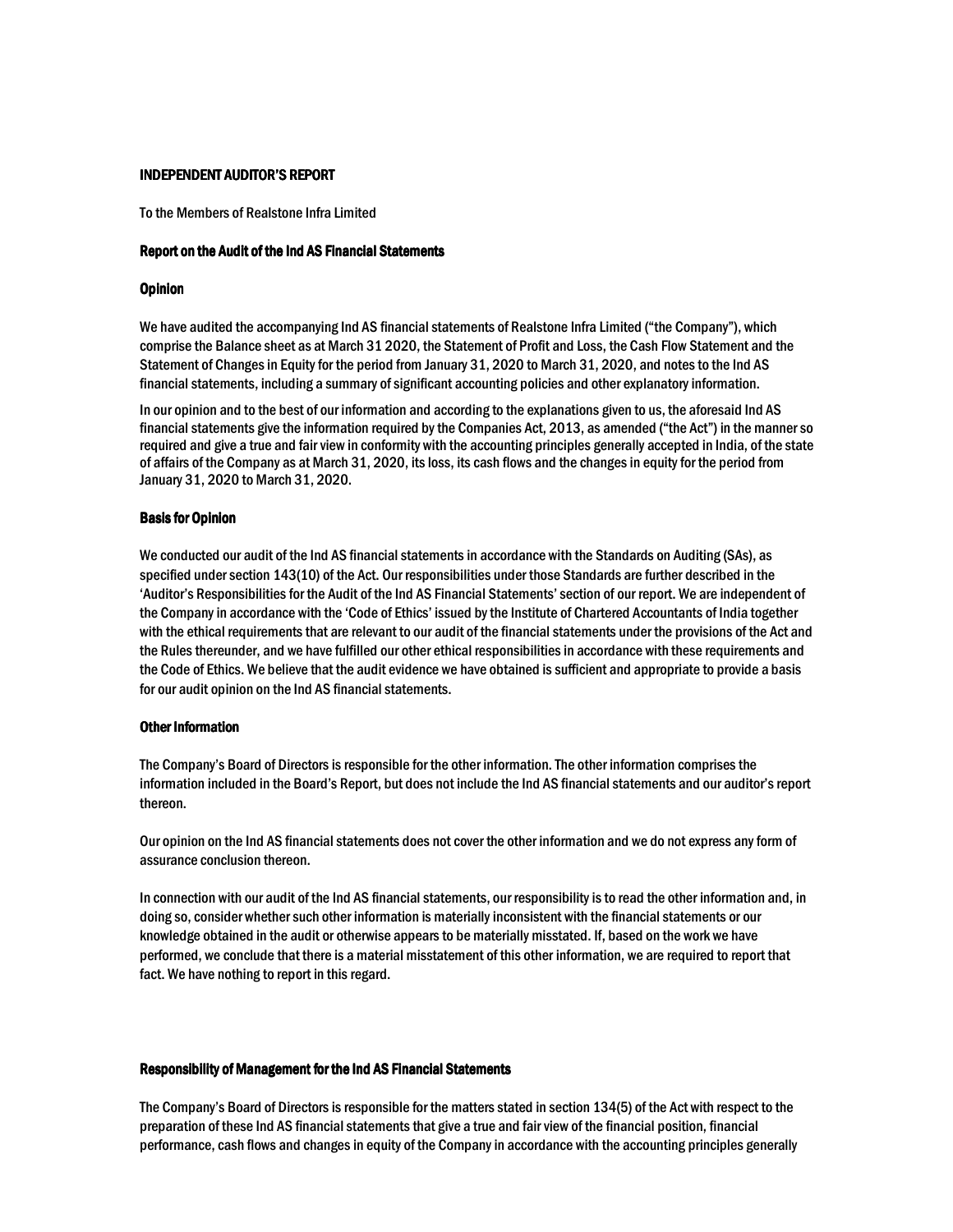accepted in India, including the Indian Accounting Standards (Ind AS) specified under section 133 of the Act read with the Companies (Indian Accounting Standards) Rules, 2015, as amended. This responsibility also includes maintenance of adequate accounting records in accordance with the provisions of the Act for safeguarding of the assets of the Company and for preventing and detecting frauds and other irregularities; selection and application of appropriate accounting policies; making judgments and estimates that are reasonable and prudent; and the design, implementation and maintenance of adequate internal financial controls, that were operating effectively for ensuring the accuracy and completeness of the accounting records, relevant to the preparation and presentation of the Ind AS financial statements that give a true and fair view and are free from material misstatement, whether due to fraud or error.

In preparing the Ind AS financial statements, management is responsible for assessing the Company's ability to continue as a going concern, disclosing, as applicable, matters related to going concern and using the going concern basis of accounting unless management either intends to liquidate the Company or to cease operations, or has no realistic alternative but to do so.

The Board of Directors are also responsible for overseeing the Company's financial reporting process.

# Auditor's Responsibilities for the Audit of the Ind AS Financial Statements

Our objectives are to obtain reasonable assurance about whether the Ind AS financial statements as a whole are free from material misstatement, whether due to fraud or error, and to issue an auditor's report that includes our opinion. Reasonable assurance is a high level of assurance, but is not a guarantee that an audit conducted in accordance with SAs will always detect a material misstatement when it exists. Misstatements can arise from fraud or error and are considered material if, individually or in the aggregate, they could reasonably be expected to influence the economic decisions of users taken on the basis of these Ind AS financial statements.

As part of an audit in accordance with SAs, we exercise professional judgment and maintain professional skepticism throughout the audit. We also:

- Identify and assess the risks of material misstatement of the Ind AS financial statements, whether due to fraud or error, design and perform audit procedures responsive to those risks, and obtain audit evidence that is sufficient and appropriate to provide a basis for our opinion. The risk of not detecting a material misstatement resulting from fraud is higher than for one resulting from error, as fraud may involve collusion, forgery, intentional omissions, misrepresentations, or the override of internal control.
- Obtain an understanding of internal control relevant to the audit in order to design audit procedures that are appropriate in the circumstances. Under section 143(3)(i) of the Act, we are also responsible for expressing our opinion on whether the Company has adequate internal financial controls with reference to financial statements in place and the operating effectiveness of such controls.
- Evaluate the appropriateness of accounting policies used and the reasonableness of accounting estimates and related disclosures made by management.
- Conclude on the appropriateness of management's use of the going concern basis of accounting and, based on the audit evidence obtained, whether a material uncertainty exists related to events or conditions that may cast significant doubt on the Company's ability to continue as a going concern. If we conclude that a material uncertainty exists, we are required to draw attention in our auditor's report to the related disclosures in the financial statements or, if such disclosures are inadequate, to modify our opinion. Our conclusions are based on the audit evidence obtained up to the date of our auditor's report. However, future events or conditions may cause the Company to cease to continue as a going concern.
- Evaluate the overall presentation, structure and content of the Ind AS financial statements, including the disclosures, and whether the Ind AS financial statements represent the underlying transactions and events in a manner that achieves fair presentation.

We communicate with those charged with governance regarding, among other matters, the planned scope and timing of the audit and significant audit findings, including any significant deficiencies in internal control that we identify during our audit.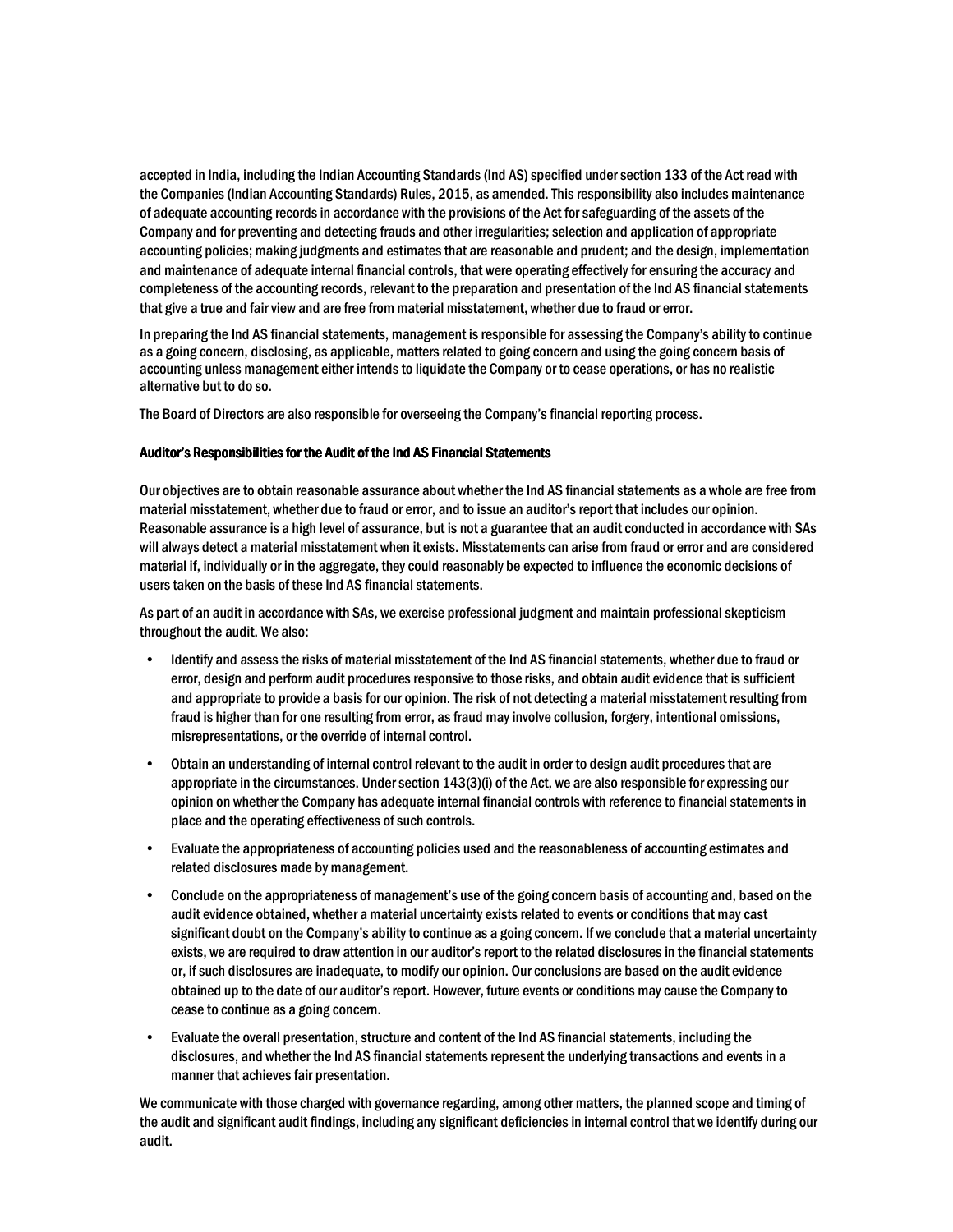We also provide those charged with governance with a statement that we have complied with relevant ethical requirements regarding independence, and to communicate with them all relationships and other matters that may reasonably be thought to bear on our independence, and where applicable, related safeguards.

# Report on Other Legal and Regulatory Requirements

- 1. As required by the Companies (Auditor's Report) Order, 2016 ("the Order"), issued by the Central Government of India in terms of sub-section (11) of section 143 of the Act, we give in the "Annexure 1" a statement on the matters specified in paragraphs 3 and 4 of the Order.
- 2. As required by Section 143(3) of the Act, we report that:
	- (a) We have sought and obtained all the information and explanations which to the best of our knowledge and belief were necessary for the purposes of our audit;
	- (b) In our opinion, proper books of account as required by law have been kept by the Company so far as it appears from our examination of those books;
	- (c) The Balance Sheet, the Statement of Profit and Loss, the Cash Flow Statement and Statement of Changes in Equity dealt with by this Report are in agreement with the books of account;
	- (d) In our opinion, the aforesaid Ind AS financial statements comply with the Accounting Standards specified under Section 133 of the Act, read with Companies (Indian Accounting Standards) Rules, 2015, as amended;
	- (e) On the basis of the written representations received from the directors as on March 31, 2020 taken on record by the Board of Directors, none of the directors is disqualified as on March 31, 2020 from being appointed as a director in terms of Section 164 (2) of the Act;
	- (f) With respect to the adequacy of the internal financial controls over financial reporting of the Company with reference to these Ind AS financial statements and the operating effectiveness of such controls, refer to our separate Report in "Annexure 2" to this report;
	- (g) In our opinion, provisions of section 197 read with Schedule V of the Act are applicable to the Company for the period ended March 31, 2020. However, no managerial remuneration has been paid/provided by the Company to its directors during the period;
	- (h) With respect to the other matters to be included in the Auditor's Report in accordance with Rule 11 of the Companies (Audit and Auditors) Rules, 2014, as amended in our opinion and to the best of our information and according to the explanations given to us:
		- i. The Company does not have any pending litigations which would impact its financial position;
		- ii. The Company did not have any long-term contracts including derivative contracts for which there were any material foreseeable losses;
		- iii. There were no amounts which were required to be transferred to the Investor Education and Protection Fund by the Company.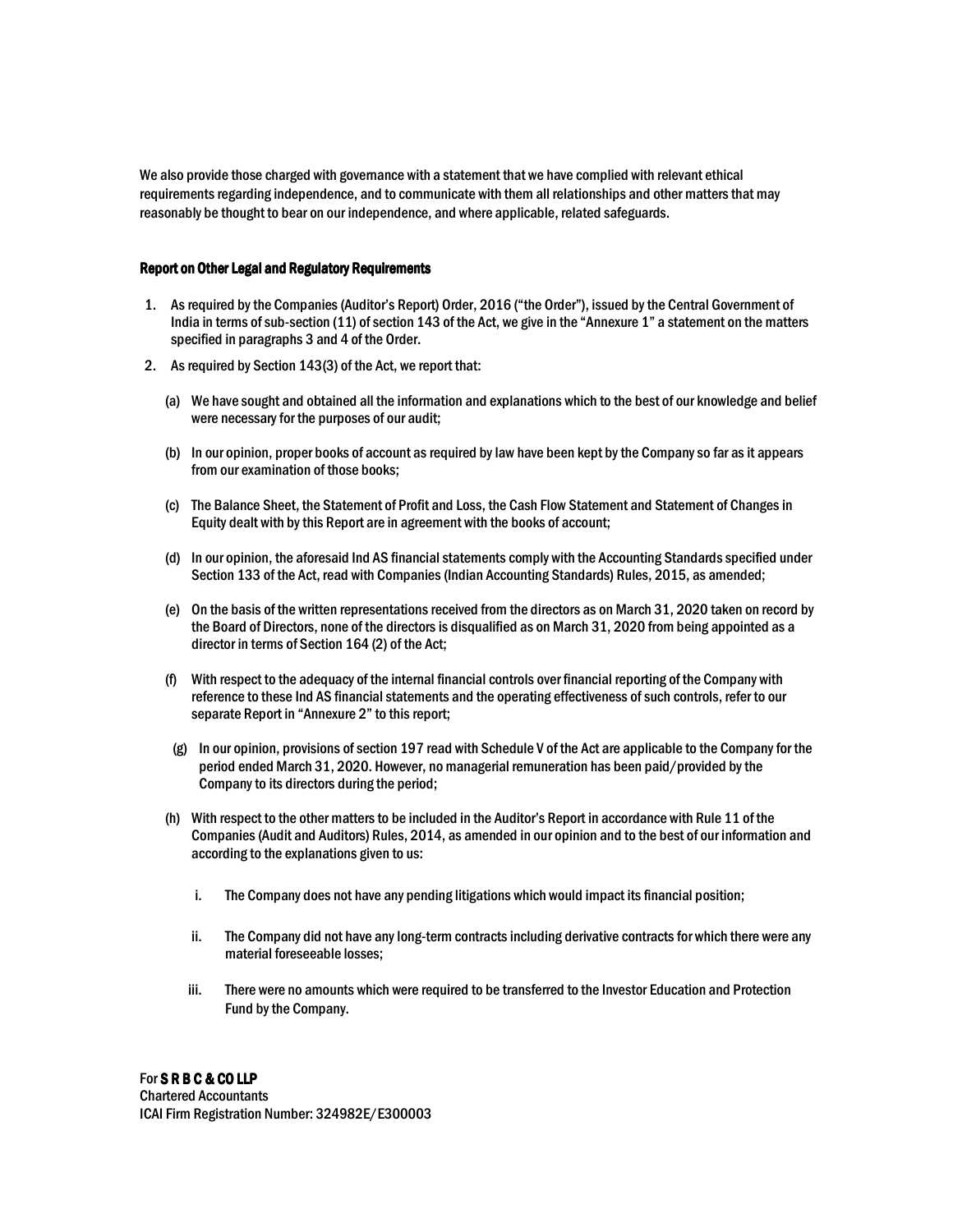# per Paul Alvares

**Partner** Membership Number: 105754 UDIN: 20105754AAAACJ9077 Place of Signature: Pune Date: May 25, 2020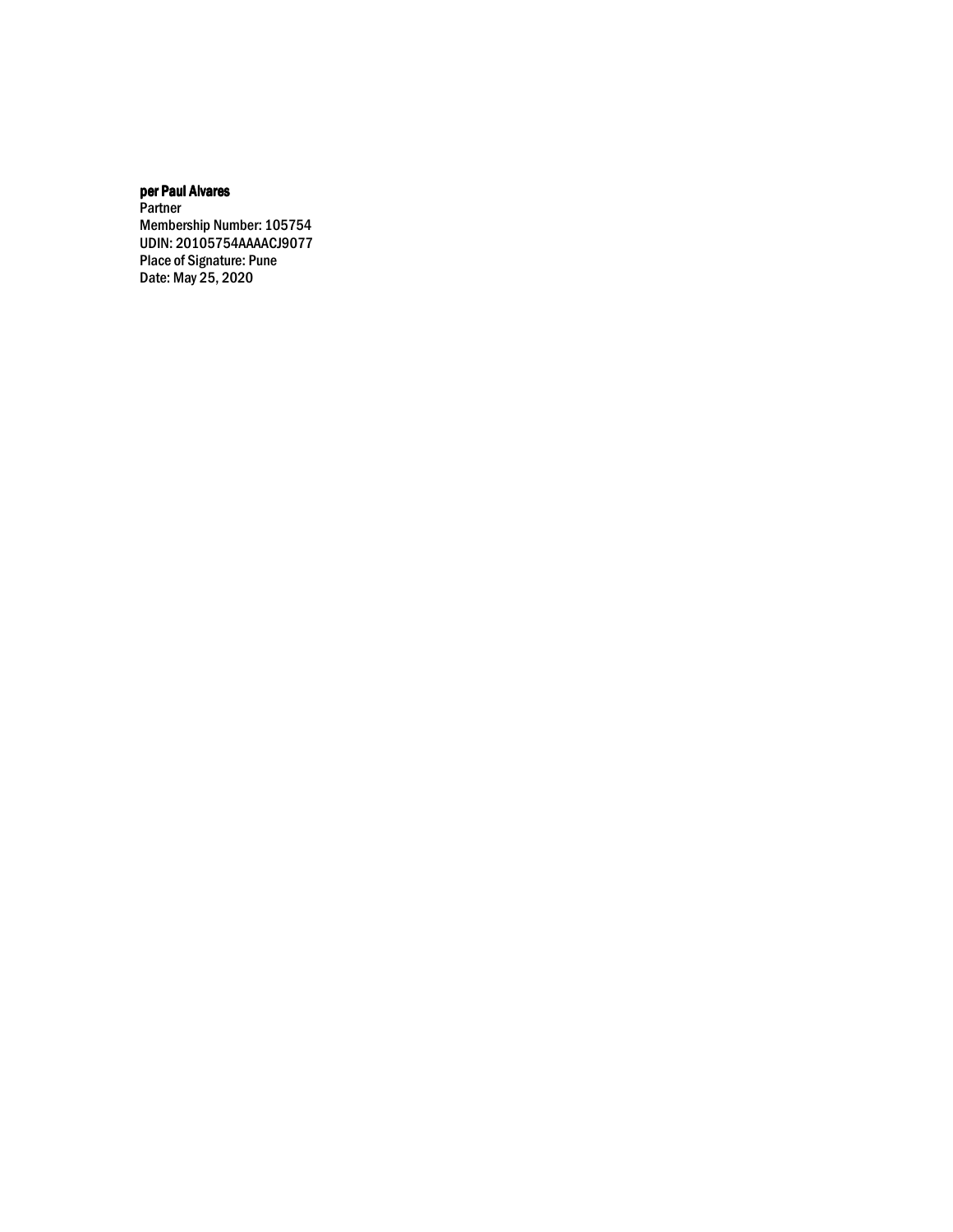# Annexure 1 referred to in paragraph 1 of our report of even date under the heading "Report on Other Legal and Regulatory Requirements"

# Re: Realstone Infra Limited ("the Company")

| (i)    | The Company does not have any fixed assets. Accordingly, the provisions of clause 3(i) (a), (b), and (c) of<br>the Order are not applicable to the Company and hence not commented upon.                                                                                                                                                                                                                                        |
|--------|---------------------------------------------------------------------------------------------------------------------------------------------------------------------------------------------------------------------------------------------------------------------------------------------------------------------------------------------------------------------------------------------------------------------------------|
| (ii)   | The Company does not have any inventories during the period. Accordingly, the requirements under<br>paragraph 3(ii) of the Order are not applicable to the Company and hence not commented upon.                                                                                                                                                                                                                                |
| (iii)  | According to the information and explanations given to us, the Company has not granted any loans,<br>secured or unsecured to companies, firms, Limited Liability Partnerships or other parties covered in the<br>register maintained under section 189 of the Companies Act, 2013. Accordingly, the provisions of clause<br>3(iii)(a), (b) and (c) of the Order are not applicable to the Company and hence not commented upon. |
| (iv)   | In our opinion and according to the information and explanations given to us, there are no loans,<br>investments, guarantees, and securities given in respect of which provisions of section 185 and 186 of the<br>Companies Act 2013 are applicable. Accordingly, the provisions of clause 3(iv) of the Order is not<br>applicable and hence not commented upon.                                                               |
| (v)    | The Company has not accepted any deposits within the meaning of Sections 73 to 76 of the Act and the<br>Companies (Acceptance of Deposits) Rules, 2014 (as amended). Accordingly, the provisions of clause 3(v)<br>of the Order are not applicable to the Company and hence not commented upon.                                                                                                                                 |
| (vi)   | To the best of our knowledge and as explained, the Central Government has not specified the maintenance<br>of cost records under clause 148(1) of the Companies Act, 2013, for the products of the Company.                                                                                                                                                                                                                     |
| (vii)  | The provisions relating to provident fund, employees' state insurance, income tax, goods and service tax,<br>custom duty, cess and other statutory dues are not applicable to the Company. Accordingly, the provisions<br>of clause 3(vii)(a) and (b) of the Order are not applicable to the Company and hence not commented upon.                                                                                              |
| (viii) | According to the information and explanations given by management, the Company has not taken any loan<br>or borrowings from a financial institution or bank or government or debenture holders during the period.<br>Accordingly, the provisions of clause 3(viii) are not applicable to the Company and hence not commented<br>upon.                                                                                           |
| (ix)   | According to the information and explanations given by management, the Company has not raised any<br>money way of initial public offer / further public offer / debt instruments and term loans hence, reporting<br>under clause (ix) is not applicable to the Company and hence not commented upon.                                                                                                                            |
| (x)    | Based upon the audit procedures performed for the purpose of reporting the true and fair view of the<br>financial statements and according to the information and explanations given by management, we report                                                                                                                                                                                                                   |

(xi) In our opinion, provisions of section 197 read with Schedule V of the Act are applicable to the Company for the period ended March 31, 2020. However, no managerial remuneration has been paid/provided by the Company to its directors during the period.

has been noticed or reported during the period.

that no fraud by the Company or no fraud on the Company by the officers and employees of the Company

- (xii) In our opinion, the Company is not a nidhi company. Therefore, the provisions of clause 3(xii) of the Order are not applicable to the Company and hence not commented upon.
- (xiii) According to the information and explanations given by management, transactions with the related parties are in compliance with section 188 of Companies Act, 2013 where applicable and the details have been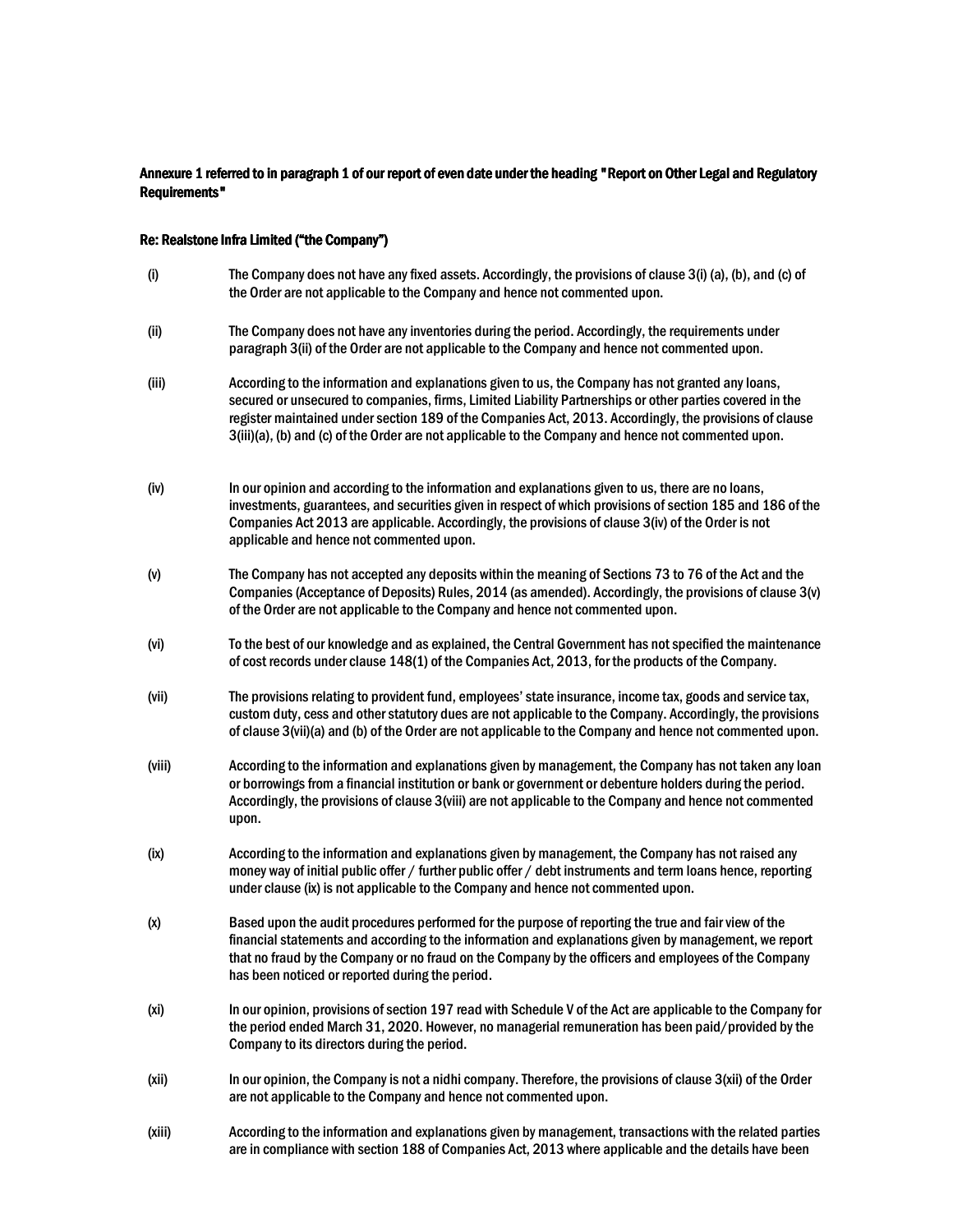disclosed in the notes to the financial statements, as required by the applicable accounting standards. The provisions of section 177 are not applicable to the Company and accordingly reporting under clause 3(xiii) insofar as it relates to section 177 of the Act is not applicable to the Company and hence not commented upon.

- (xiv) According to the information and explanations given to us and on an overall examination of the balance sheet, the Company has not made any preferential allotment or private placement of shares or fully or partly convertible debentures during the period and hence, reporting requirements under clause 3(xiv) of the Order is not applicable to the Company and hence not commented upon.
- (xv) According to the information and explanations given by the management, the Company has not entered into any non-cash transactions with directors or persons connected with him as referred to in section 192 of Companies Act, 2013.
- (xvi) According to the information and explanations given to us, the provisions of section 45-IA of the Reserve Bank of India Act, 1934 are not applicable to the Company and hence not commented upon.

# For SRBC&COLLP

Chartered Accountants ICAI Firm Registration Number: 324982E/E300003

# per Paul Alvares

Partner Membership Number: 105754 UDIN: 20105754AAAACJ9077 Place of Signature: Pune Date: May 25, 2020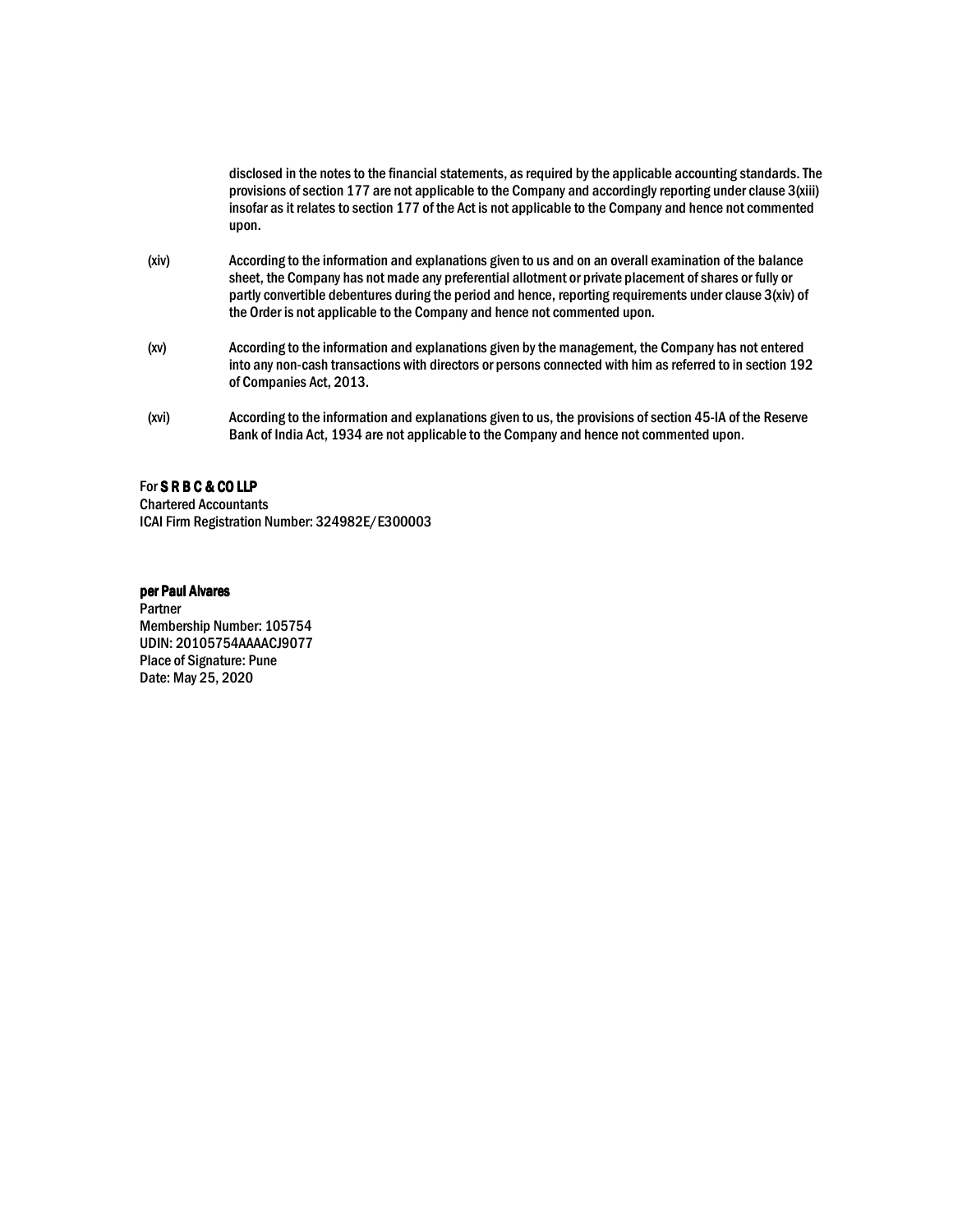# Annexure 2 to the Independent Auditor's Report of even date on the financial statements of Realstone Infra Limited

# Report on the Internal Financial Controls under Clause (i) of Sub-section 3 of Section 143 of the Companies Act, 2013  $("the Act")$

We have audited the internal financial controls over financial reporting of Realstone Infra Limited ("the Company") as of March 31, 2020 in conjunction with our audit of the financial statements of the Company for the period ended on that date.

# Management's Responsibility for Internal Financial Controls

The Company's Management is responsible for establishing and maintaining internal financial controls based on the internal control over financial reporting criteria established by the Company considering the essential components of internal control stated in the Guidance Note on Audit of Internal Financial Controls Over Financial Reporting issued by the Institute of Chartered Accountants of India. These responsibilities include the design, implementation and maintenance of adequate internal financial controls that were operating effectively for ensuring the orderly and efficient conduct of its business, including adherence to the Company's policies, the safeguarding of its assets, the prevention and detection of frauds and errors, the accuracy and completeness of the accounting records, and the timely preparation of reliable financial information, as required under the Companies Act, 2013.

### Auditor's Responsibility

Our responsibility is to express an opinion on the Company's internal financial controls over financial reporting with reference to these financial statements based on our audit. We conducted our audit in accordance with the Guidance Note on Audit of Internal Financial Controls Over Financial Reporting (the "Guidance Note") and the Standards on Auditing as specified under section 143(10) of the Companies Act, 2013, to the extent applicable to an audit of internal financial controls and, both issued by the Institute of Chartered Accountants of India. Those Standards and the Guidance Note require that we comply with ethical requirements and plan and perform the audit to obtain reasonable assurance about whether adequate internal financial controls over financial reporting with reference to these financial statements was established and maintained and if such controls operated effectively in all material respects.

Our audit involves performing procedures to obtain audit evidence about the adequacy of the internal financial controls over financial reporting with reference to these financial statements and their operating effectiveness. Our audit of internal financial controls over financial reporting included obtaining an understanding of internal financial controls over financial reporting with reference to these financial statements, assessing the risk that a material weakness exists, and testing and evaluating the design and operating effectiveness of internal control based on the assessed risk. The procedures selected depend on the auditor's judgement, including the assessment of the risks of material misstatement of the financial statements, whether due to fraud or error.

We believe that the audit evidence we have obtained is sufficient and appropriate to provide a basis for our audit opinion on the internal financial controls over financial reporting with reference to these financial statements.

# Meaning of Internal Financial Controls Over Financial Reporting With Reference to these Financial Statements

A company's internal financial control over financial reporting with reference to these financial statements is a process designed to provide reasonable assurance regarding the reliability of financial reporting and the preparation of financial statements for external purposes in accordance with generally accepted accounting principles. A company's internal financial control over financial reporting with reference to these financial statements includes those policies and procedures that (1) pertain to the maintenance of records that, in reasonable detail, accurately and fairly reflect the transactions and dispositions of the assets of the company; (2) provide reasonable assurance that transactions are recorded as necessary to permit preparation of financial statements in accordance with generally accepted accounting principles, and that receipts and expenditures of the company are being made only in accordance with authorisations of management and directors of the company; and (3) provide reasonable assurance regarding prevention or timely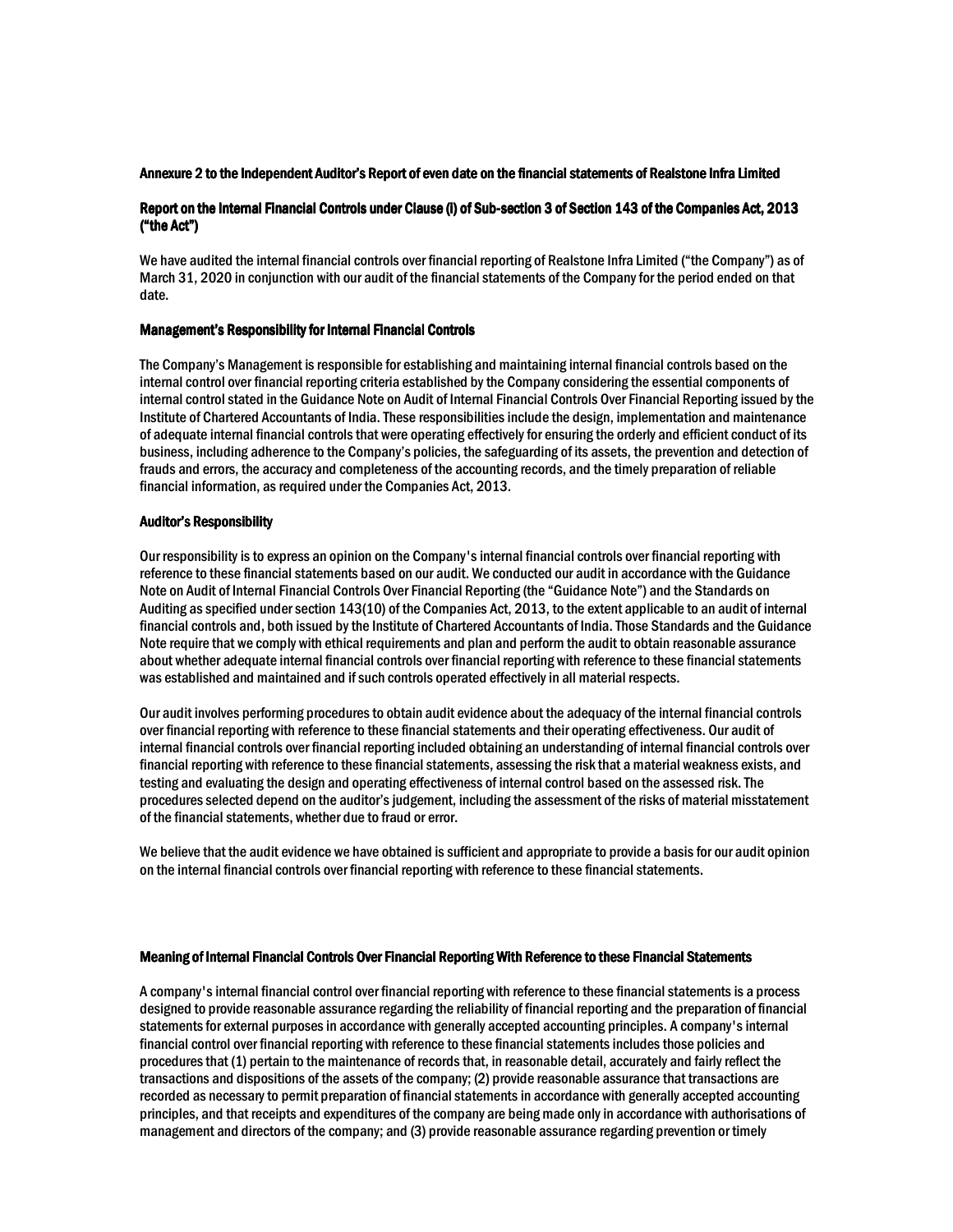detection of unauthorised acquisition, use, or disposition of the company's assets that could have a material effect on the financial statements.

# Inherent Limitations of Internal Financial Controls Over Financial Reporting With Reference to these Financial Statements

Because of the inherent limitations of internal financial controls over financial reporting with reference to these financial statements, including the possibility of collusion or improper management override of controls, material misstatements due to error or fraud may occur and not be detected. Also, projections of any evaluation of the internal financial controls over financial reporting with reference to these financial statements to future periods are subject to the risk that the internal financial control over financial reporting with reference to these financial statements may become inadequate because of changes in conditions, or that the degree of compliance with the policies or procedures may deteriorate.

# **Opinion**

In our opinion, the Company has, in all material respects, adequate internal financial controls over financial reporting with reference to these financial statements and such internal financial controls over financial reporting with reference to these financial statements were operating effectively as at March 31, 2020, based on the internal control over financial reporting criteria established by the Company considering the essential components of internal control stated in the Guidance Note on Audit of Internal Financial Controls Over Financial Reporting issued by the Institute of Chartered Accountants of India.

# For SRBC & COLLP Chartered Accountants ICAI Firm Registration Number: 324982E/E300003

# per Paul Alvares

Partner Membership Number: 105754 UDIN: 20105754AAAACJ9077 Place of Signature: Pune Date: May 25, 2020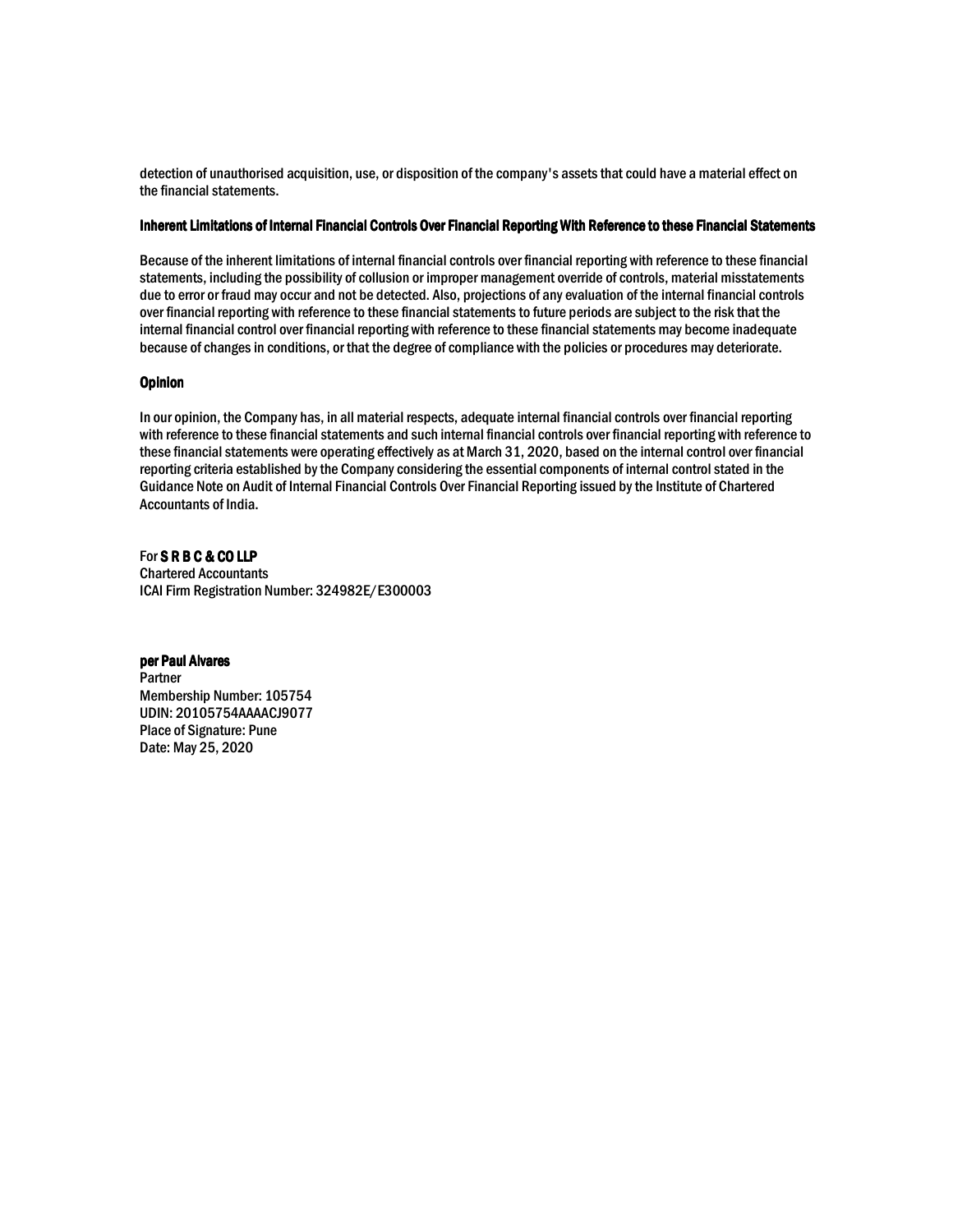# **REALSTONE INFRA LIMITED BALANCE SHEET AS AT MARCH 31, 2020**

|                                                                         |                                                                | Amount in $(\bar{\tau})$ |
|-------------------------------------------------------------------------|----------------------------------------------------------------|--------------------------|
| <b>Particulars</b>                                                      | <b>Notes</b>                                                   | As at<br>March 31, 2020  |
| <b>ASSETS</b>                                                           |                                                                |                          |
| (1) Current assets                                                      |                                                                |                          |
| (a) Financial assets                                                    |                                                                |                          |
| (i) Cash and cash equivalents                                           | 3                                                              | 2,500,000                |
| <b>Total current assets</b>                                             |                                                                | 2,500,000                |
| <b>TOTAL ASSETS</b>                                                     |                                                                | 2,500,000                |
| <b>EQUITY AND LIABILITIES</b>                                           |                                                                |                          |
| (1) Equity                                                              |                                                                |                          |
| (a) Equity share capital                                                | 4                                                              | 2,500,000                |
| (b) Other equity                                                        | 5                                                              | (308, 630)               |
| <b>Total equity</b>                                                     |                                                                | 2,191,370                |
| (2) Current liabilities                                                 |                                                                |                          |
| (a) Financial liabilities                                               |                                                                |                          |
| (i) Trade payables                                                      |                                                                |                          |
| (a) total outstanding dues of micro and small enterprises               | 6                                                              |                          |
| (b) total outstanding dues of creditors other than micro and small      |                                                                |                          |
| enterprises                                                             | 6                                                              | 29,500                   |
| (ii) Other financial liabilities                                        | $\overline{7}$                                                 | 279,130                  |
| <b>Total current liabilities</b>                                        |                                                                | 308,630                  |
|                                                                         |                                                                |                          |
| <b>TOTAL EQUITY AND LIABILITIES</b>                                     |                                                                | 2,500,000                |
| The accompanying notes are an integral part of the financial statements |                                                                |                          |
| As per our report of even date                                          |                                                                |                          |
| For SRBC&COLLP                                                          | For and on behalf of the Board of Directors of                 |                          |
| <b>Chartered Accountants</b>                                            | <b>Realstone Infra Limited</b>                                 |                          |
| ICAI Firm Registration No.: 324982E/E300003                             |                                                                |                          |
|                                                                         |                                                                |                          |
| per PAUL ALVARES                                                        | <b>SANJAY JERRY</b>                                            |                          |
| Partner                                                                 | <b>Director</b>                                                |                          |
| Membership No.: 105754<br>Pune, May 25, 2020                            | DIN: 06834466                                                  |                          |
|                                                                         |                                                                |                          |
|                                                                         | RAKESHCHANDRA JAGDISHPRASAD SINHA<br>Director<br>DIN: 07340998 |                          |
|                                                                         | Mumbai, May 25, 2020                                           |                          |
|                                                                         |                                                                |                          |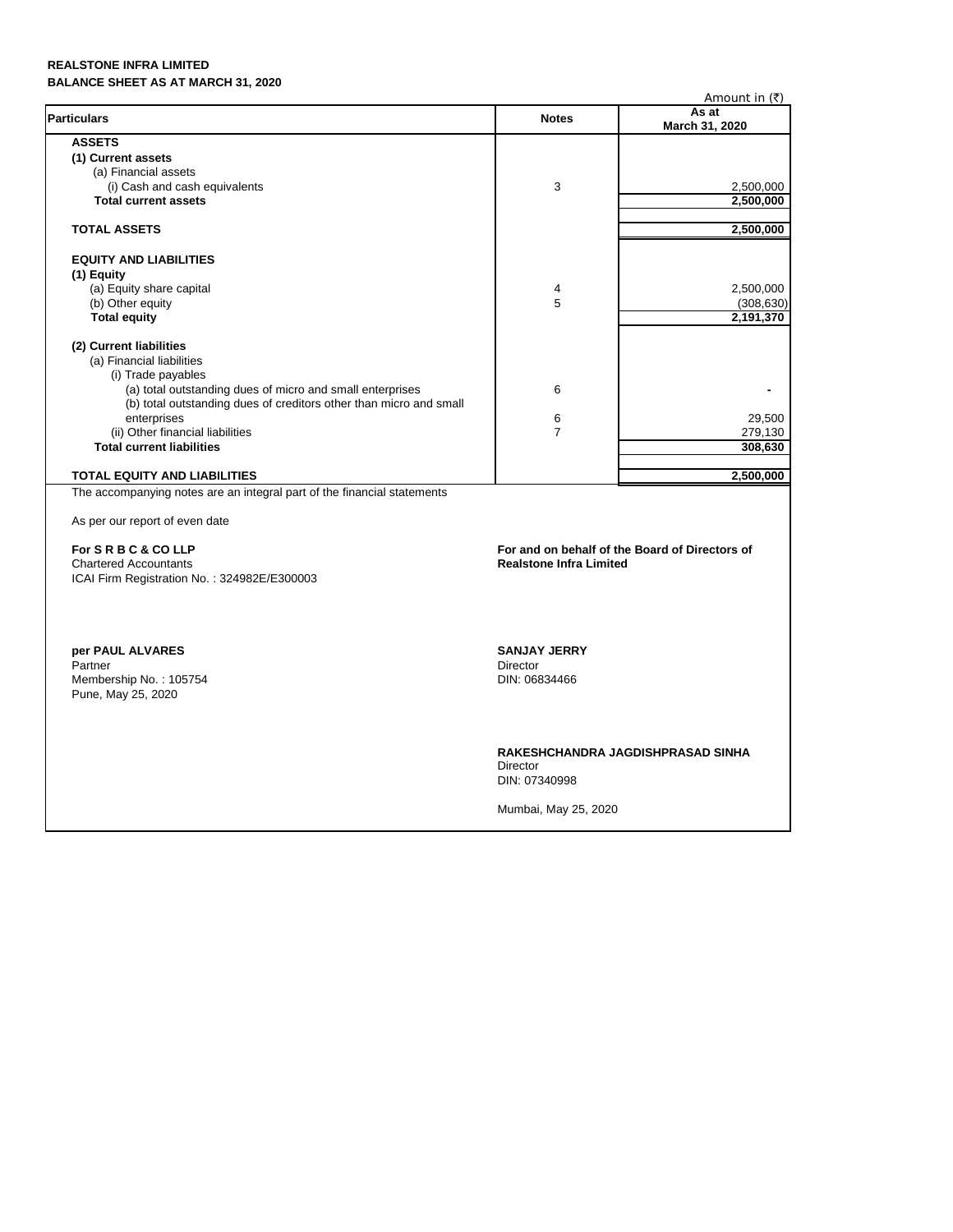# **REALSTONE INFRA LIMITED STATEMENT OF PROFIT AND LOSS FOR THE PERIOD FROM JANUARY 31, 2020 TO MARCH 31, 2020**

|                                                                                                       |                                | Amount in $(\bar{\tau})$                                  |
|-------------------------------------------------------------------------------------------------------|--------------------------------|-----------------------------------------------------------|
| <b>Particulars</b>                                                                                    | <b>Notes</b>                   | For the period from January<br>31, 2020 to March 31, 2020 |
| (I) Revenue from operations<br>(II) Other income                                                      |                                |                                                           |
| (III) Total income (I + II)                                                                           |                                | $\blacksquare$                                            |
| (IV) Expenses                                                                                         |                                |                                                           |
| Other expenses<br>Total expenses (IV)                                                                 | 8                              | 308,630<br>308,630                                        |
|                                                                                                       |                                |                                                           |
| (V) Loss before tax (III-IV)                                                                          |                                | (308, 630)                                                |
| (VI) Tax expense<br>Current tax<br>Deferred tax                                                       |                                |                                                           |
| Total tax expense (VI)                                                                                |                                |                                                           |
| (VII) Loss for the period (V - VI)                                                                    |                                | (308, 630)                                                |
| (VIII) Other comprehensive income                                                                     |                                |                                                           |
| Total other comprehensive income (VIII)                                                               |                                | $\blacksquare$                                            |
| (IX) Total comprehensive loss for the period (VII+VIII)                                               |                                | (308, 630)                                                |
| Earnings per equity share (face value per equity share $-$ ₹ 10)<br>Basic and diluted (in $\bar{z}$ ) | 9                              | (1.23)                                                    |
| The accompanying notes are an integral part of the financial statements                               |                                |                                                           |
| As per our report of even date                                                                        |                                |                                                           |
| For SRBC&COLLP<br><b>Chartered Accountants</b>                                                        | <b>Realstone Infra Limited</b> | For and on behalf of the Board of Directors of            |
| ICAI Firm Registration No.: 324982E/E300003                                                           |                                |                                                           |
|                                                                                                       |                                |                                                           |
| per PAUL ALVARES                                                                                      | <b>SANJAY JERRY</b>            |                                                           |
| Partner<br>Membership No.: 105754                                                                     | Director<br>DIN: 06834466      |                                                           |
| Pune, May 25, 2020                                                                                    |                                |                                                           |
|                                                                                                       |                                | RAKESHCHANDRA JAGDISHPRASAD SINHA                         |
|                                                                                                       | Director<br>DIN: 07340998      |                                                           |
|                                                                                                       | Mumbai, May 25, 2020           |                                                           |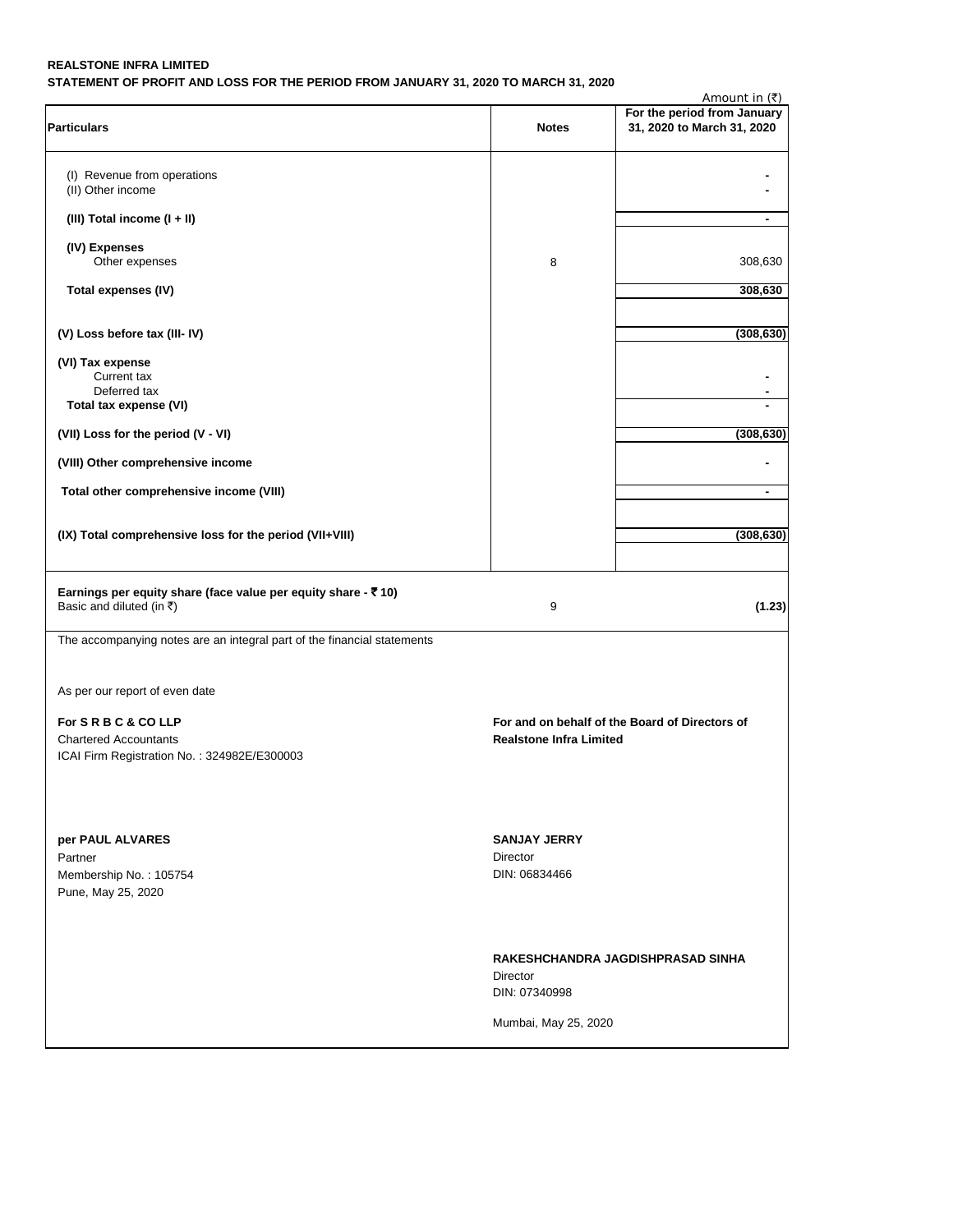#### **REALSTONE INFRA LIMITED STATEMENT OF CHANGES IN EQUITY FOR THE PERIOD FROM JANUARY 31, 2020 TO MARCH 31, 2020**

| <b>Particulars</b>                                                                                                                                                                                                           | <b>Equity share</b>                              |                                                | Amount in $(\bar{\tau})$<br>Total |
|------------------------------------------------------------------------------------------------------------------------------------------------------------------------------------------------------------------------------|--------------------------------------------------|------------------------------------------------|-----------------------------------|
|                                                                                                                                                                                                                              | capital                                          | Other equity<br><b>Retained earnings</b>       |                                   |
|                                                                                                                                                                                                                              |                                                  |                                                |                                   |
| Loss for the period                                                                                                                                                                                                          |                                                  | (308, 630)                                     | (308, 630)                        |
| Other comprehensive income for the period                                                                                                                                                                                    |                                                  |                                                |                                   |
| Total comprehensive income/ (loss) for the period                                                                                                                                                                            | ٠                                                | (308.630)                                      | (308, 630)                        |
| Issue of equity shares                                                                                                                                                                                                       | 2,500,000                                        |                                                | 2,500,000                         |
| Balance as at March 31, 2020                                                                                                                                                                                                 | 2,500,000                                        | (308, 630)                                     | 2,191,370                         |
| The accompanying notes are an integral part of the financial statements<br>As per our report of even date<br><b>IFor S R B C &amp; CO LLP</b><br><b>Chartered Accountants</b><br>ICAI Firm Registration No.: 324982E/E300003 | <b>Realstone Infra Limited</b>                   | For and on behalf of the Board of Directors of |                                   |
| <b>per PAUL ALVARES</b><br>Partner<br>Membership No.: 105754<br>Pune, May 25, 2020                                                                                                                                           | <b>SANJAY JERRY</b><br>Director<br>DIN: 06834466 |                                                |                                   |
|                                                                                                                                                                                                                              | Director<br>DIN: 07340998                        | RAKESHCHANDRA JAGDISHPRASAD SINHA              |                                   |
|                                                                                                                                                                                                                              | Mumbai, May 25, 2020                             |                                                |                                   |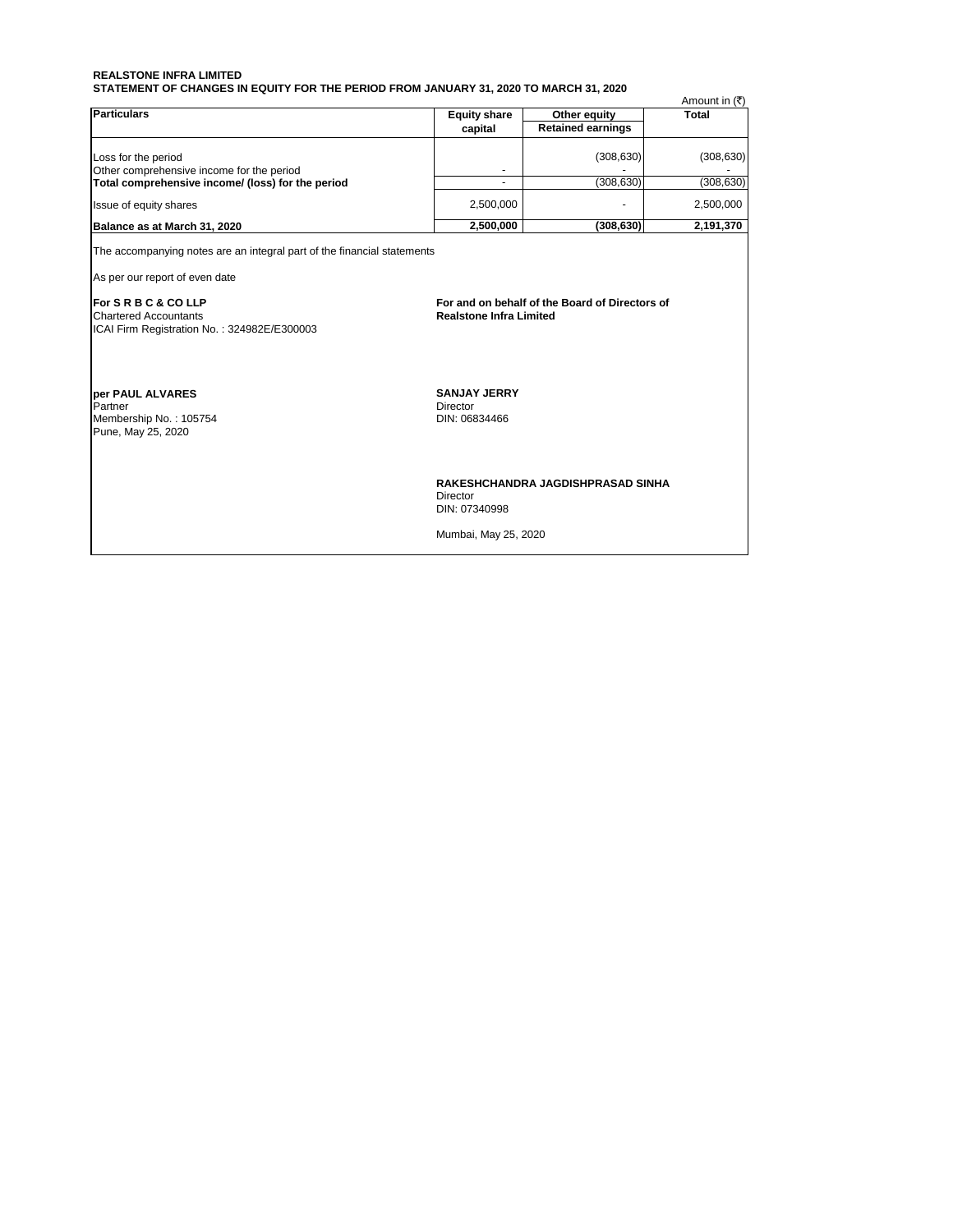#### **REALSTONE INFRA LIMITED CASH FLOW STATEMENT FOR THE PERIOD FROM JANUARY 31, 2020 TO MARCH 31, 2020**

|                                                                                                                |                                  | Amount in $(\bar{\tau})$                                  |
|----------------------------------------------------------------------------------------------------------------|----------------------------------|-----------------------------------------------------------|
| <b>Particulars</b>                                                                                             |                                  | For the period from January 31,<br>2020 to March 31, 2020 |
| A. Cash flow from operating activities                                                                         |                                  |                                                           |
| Loss before tax                                                                                                |                                  | (308, 630)                                                |
| Operating loss before working capital changes                                                                  |                                  | (308, 630)                                                |
| Movements in working capital:                                                                                  |                                  |                                                           |
| Increase in trade payables                                                                                     |                                  | 29,500                                                    |
| Increase in other financial liabilities                                                                        |                                  | 279,130                                                   |
| Cash generated/ (used) in operations                                                                           |                                  | $\blacksquare$                                            |
| Net cash from / (used) in operating activities (A)                                                             |                                  | $\blacksquare$                                            |
| B. Cash flow from investing activities (B)                                                                     |                                  | $\blacksquare$                                            |
| C. Cash flow from financing activities                                                                         |                                  |                                                           |
| Proceeds from issue of equity shares                                                                           |                                  | 2,500,000                                                 |
| Net cash from financing activities (C)                                                                         |                                  | 2,500,000                                                 |
|                                                                                                                |                                  |                                                           |
| Net increase/ (decrease) in cash and cash equivalents (A+B+C)                                                  |                                  | 2,500,000                                                 |
| Cash and cash equivalents at the beginning of the period<br>Cash and cash equivalents at the end of the period |                                  | 2,500,000                                                 |
|                                                                                                                |                                  |                                                           |
|                                                                                                                |                                  |                                                           |
| Notes:                                                                                                         |                                  | Amount in (そ)                                             |
| Cash and cash equivalents comprises of<br>1                                                                    |                                  |                                                           |
| <b>Particulars</b>                                                                                             |                                  | As at<br>March 31, 2020                                   |
| Balances with banks                                                                                            |                                  |                                                           |
| In current accounts<br>Cash and cash equivalents (Refer note 3)                                                |                                  | 2,500,000<br>2,500,000                                    |
|                                                                                                                |                                  |                                                           |
| The accompanying notes are an integral part of the financial statements                                        |                                  |                                                           |
| As per our report of even date                                                                                 |                                  |                                                           |
| For S R B C & CO LLP                                                                                           |                                  | For and on behalf of the Board of Directors of            |
| <b>Chartered Accountants</b>                                                                                   | <b>Realstone Infra Limited</b>   |                                                           |
| ICAI Firm Registration No.: 324982E/E300003                                                                    |                                  |                                                           |
|                                                                                                                |                                  |                                                           |
|                                                                                                                |                                  |                                                           |
|                                                                                                                |                                  |                                                           |
| per PAUL ALVARES                                                                                               | <b>SANJAY JERRY</b>              |                                                           |
| Partner<br>Membership No.: 105754                                                                              | <b>Director</b><br>DIN: 06834466 |                                                           |
| Pune, May 25, 2020                                                                                             |                                  |                                                           |
|                                                                                                                |                                  |                                                           |
|                                                                                                                |                                  |                                                           |
|                                                                                                                |                                  | RAKESHCHANDRA JAGDISHPRASAD SINHA                         |
|                                                                                                                | Director                         |                                                           |
|                                                                                                                | DIN: 07340998                    |                                                           |
|                                                                                                                | Mumbai, May 25, 2020             |                                                           |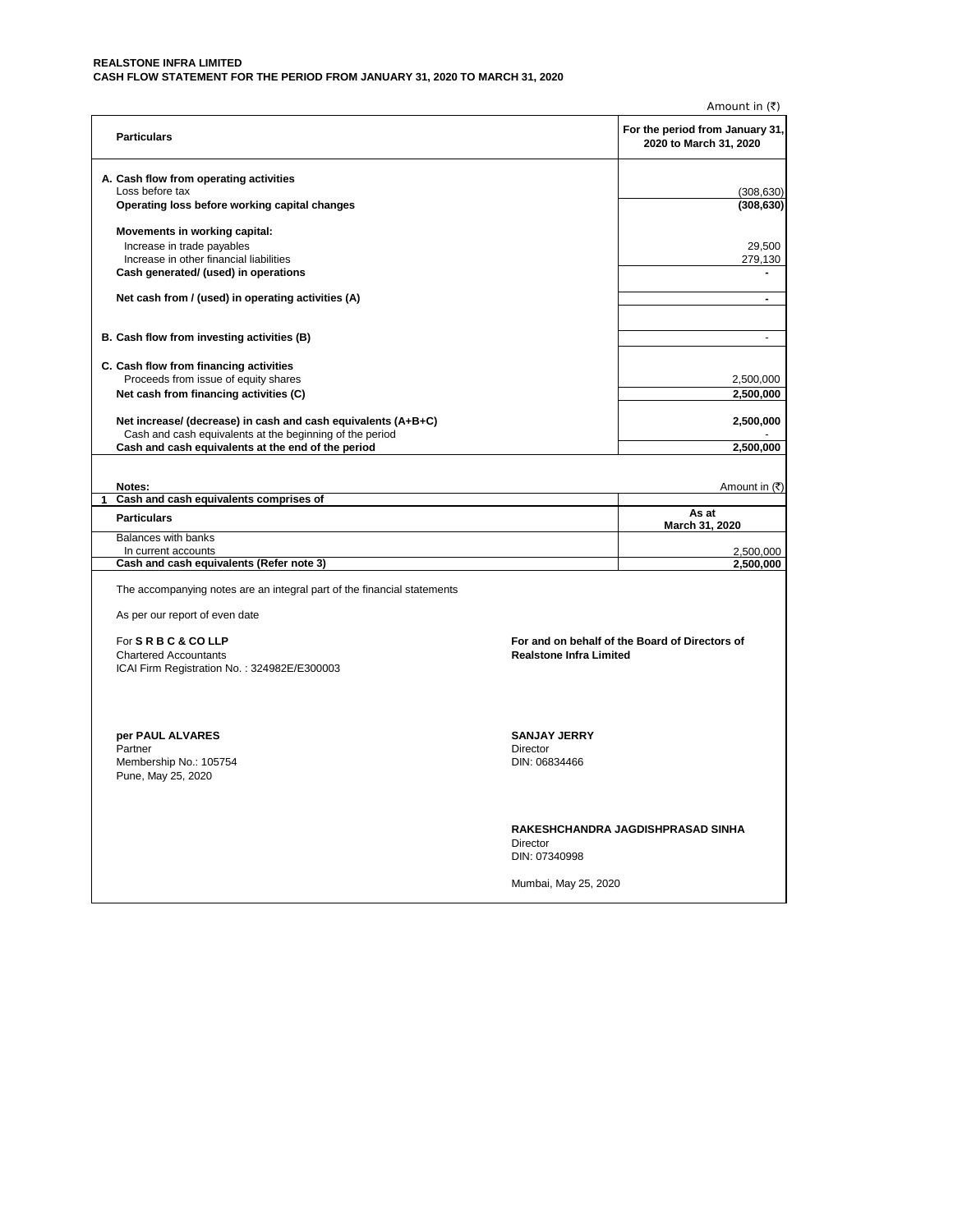**NOTE : 1** 

#### **General Information**

Realstone Infra Limited ("the Company") is a public limited company incorporated on January 31, 2020 and is domiciled in India. The Registered office of the Company is located at Sun House, Plot No 201 B/1, Western Express Highway, Goregaon (East), Mumbai 400063. The Company is a 100% subsidiary of Sun Pharma Laboratories Limited. The Company is in the business of construction, owning and holding of real estate.

The Financial statements were authorised for issue in accordance with a resolution of the directors on May 25, 2020.

#### **NOTE : 2**

**Significant accounting policies:**

#### **2.1 - Statement of compliance**

The Company has prepared financial statements for the period ended March 31, 2020 in accordance with Indian Accounting Standards (Ind AS) notified under the Companies (Indian Accounting Standards) Rules, 2015 (as amended).

#### **2.2 - Basis of preparation and presentation**

The financial statements have been prepared on the historical cost basis, except for: (i) certain financial instruments that are measured at fair values at the end of each reporting period;

Historical cost is generally based on the fair value of the consideration given in exchange for goods and services.

Fair value is the price that would be received to sell an asset or paid to transfer a liability in an orderly transaction between market participants at the measurement date, regardless of whether that price is directly observable or estimated using another valuation technique. In estimating the fair value of an asset or a liability, the Company takes into account the characteristics of the asset or liability if market participants would take those characteristics into account when pricing the asset or liability at the measurement date. Fair value for measurement and/or disclosure purposes in these financial statements is determined on such a basis, except for sharebased payment transactions that are within the scope of Ind AS 102, leasing transactions that are within the scope of Ind AS 116, and measurements that have some similarities to fair value but are not fair value, such as net realisable value in Ind AS 2 or value in use in Ind AS 36.

In addition, for financial reporting purposes, fair value measurements are categorised into Level 1, 2, or 3 based on the degree to which the inputs to the fair value measurements are observable and the significance of the inputs to the fair value measurement in its entirety, which are described as follows:

• Level 1 inputs are quoted prices (unadjusted) in active markets for identical assets or liabilities that the entity can access at the measurement date;

• Level 2 inputs are inputs, other than quoted prices included within Level 1, that are observable for the asset or liability, either directly or indirectly; and

• Level 3 inputs are unobservable inputs for the asset or liability.

The Company has consistently applied the following accounting policies to all periods presented in these financial statements.

#### **2.3 - Current vs. Non-current**

The Company presents assets and liabilities in the balance sheet based on current / non-current classification. An asset is treated as current when it is:

- Expected to be realised or intended to be sold or consumed in normal operating cycle
- Held primarily for the purpose of trading
- Expected to be realised within twelve months after the reporting period, or
- Cash or cash equivalent unless restricted from being exchanged or used to settle a liability for at least twelve months after the reporting period.

All other assets are classified as non-current.

A liability is current when:

- It is expected to be settled in normal operating cycle
- It is held primarily for the purpose of trading
- It is due to be settled within twelve months after the reporting period, or

• There is unconditional right to defer the settlement of the liability for at least twelve months after the reporting period. The Company classifes all other liabilities as non-current.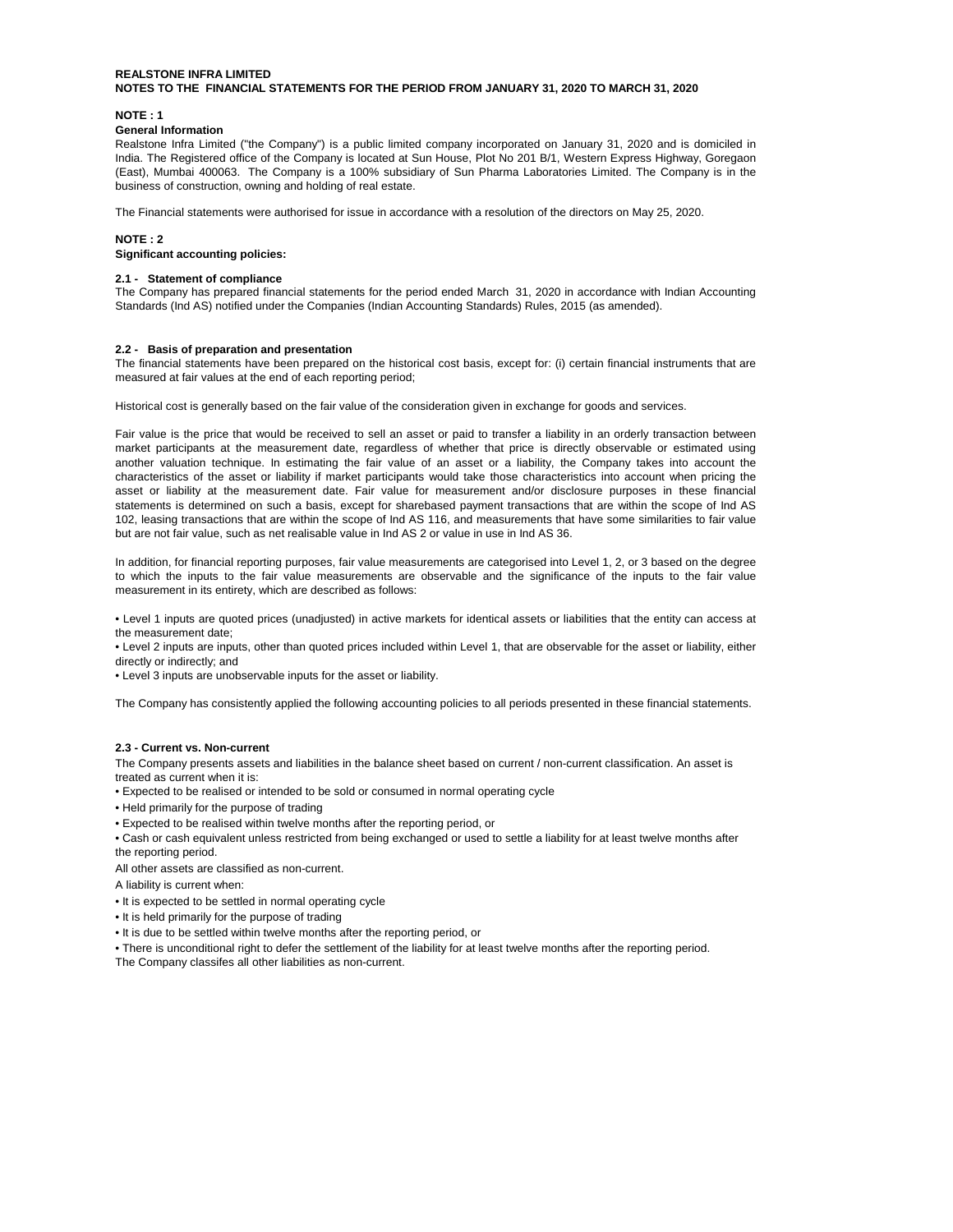#### **2.4 - Financial Instruments**

Financial assets and liabilities are recognised when the Company becomes a party to the contractual provisions of the instrument. Financial assets and liabilities are initially measured at fair value. Transaction costs that are directly attributable to the acquisition or issue of financial assets and financial liabilities (other than financial assets and financial liabilities at fair value through profit or loss) are added to or deducted from the fair value measured on initial recognition of financial asset or financial liability.

Financial assets are subsequently measured at amortised cost if these financial assets are held within a business whose objective is to hold these assets to collect contractual cash flows and the contractual terms of the financial assets give rise on specified dates to cash flows that are solely payments of principal and interest on the principal amount outstanding.

Financial liabilities are measured at amortised cost using the effective interest method.

#### **2.5 - Cash and cash equivalents**

Cash and cash equivalent in the balance sheet comprise cash at banks and on hand and short-term deposits with an original maturity of three months or less, that are readily convertible to a known amount of cash and subject to an insignificant risk of changes in value.

#### **2.6 - Earnings per share**

Basic earnings per share is calculated by dividing the net profit or loss attributable to equity holders of parent company (after deducting preference dividends and attributable taxes) by the weighted average number of equity shares outstanding during the period.

For the purpose of calculating diluted earnings per share, the net profit or loss for the period attributable to equity shareholders of the parent company and the weighted average number of shares outstanding during the period are adjusted for the effects of all dilutive potential equity shares.

#### **2.7 - Taxes**

Income tax expense consists of current and deferred tax. Income tax expense is recognised in profit or loss except to the extent that it relates to items recognised in OCI or directly in equity, in which case it is recognised in OCI or directly in equity respectively. Current tax is the expected tax payable on the taxable profit for the year, using tax rates enacted or substantively enacted by the end of the reporting period, and any adjustment to tax payable in respect of previous years. Current tax assets and tax liabilities are offset where the Company has a legally enforceable right to offset and intends either to settle on a net basis, or to realise the asset and settle the liability simultaneously.

Deferred tax is recognised on temporary differences between the carrying amounts of assets and liabilities in the financial statements and the corresponding tax bases used in the computation of taxable profit.

Deferred tax is measured at the tax rates that are expected to be applied to the temporary differences when they reverse, based on the laws that have been enacted or substantively enacted by the end of the reporting period. Deferred tax assets and liabilities are offset if there is a legally enforceable right to set off corresponding current tax assets against current tax liabilities and the deferred tax assets and deferred tax liabilities relate to income taxes levied by the same tax authority on the Company

A deferred tax asset is recognised to the extent that it is probable that future taxable profits will be available against which the temporary difference can be utilised. Deferred tax assets are reviewed at each reporting date and are reduced to the extent that it is no longer probable that the related tax benefit will be realised. Withholding tax arising out of payment of dividends to shareholders under the Indian Income tax regulations is not considered as tax expense for the Company and all such taxes are recognised in the statement of changes in equity as part of the associated dividend payment.

Minimum Alternate Tax ('MAT') credit is recognised as deferred tax asset only when and to the extent there is convincing evidence that the Company will pay normal income tax during the period for which the MAT credit can be carried forward for set-off against the normal tax liability. MAT credit recognised as an asset is reviewed at each Balance Sheet date and written down to the extent the aforesaid convincing evidence no longer exists.

#### **2.8- Provisions, Contingent Liabilities and Contingent Assets**

Provisions are recognised only when there is a present obligation as a result of past events and it is probable that an outflow of resources will be required to settle the obligation in respect of which a reliable estimate of the amount of the obligation can be made. Contingent liability is disclosed for (i) Possible obligations which will be confirmed only by future events not wholly within the control of the Company or (ii) Present obligations arising from past events where it is not probable that an outflow of resources will be required to settle the obligation or a reliable estimate of the amount of the obligation cannot be made. Contingent Assets are not recognised in the financial statements.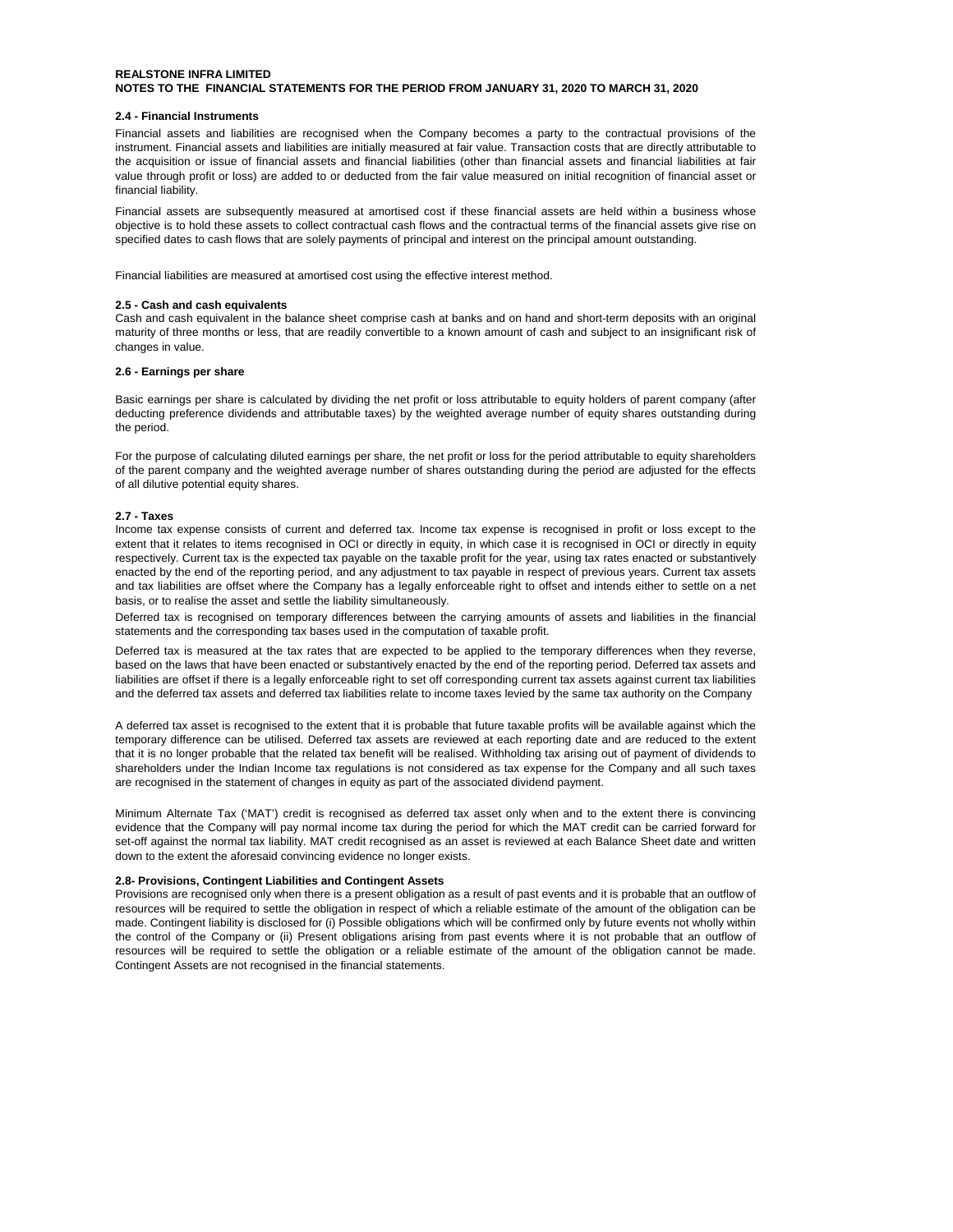**NOTE : 3**

| <b>CASH AND CASH EQUIVALENTS</b>           | Amount in $(\bar{\tau})$ |
|--------------------------------------------|--------------------------|
|                                            | As at<br>March 31, 2020  |
| Balances with banks<br>In current accounts | 2,500,000<br>2,500,000   |

#### **NOTE : 4 EQUITY SHARE CAPITAL**

|                                                                                                         |                  | As at               |
|---------------------------------------------------------------------------------------------------------|------------------|---------------------|
|                                                                                                         |                  | March 31, 2020      |
|                                                                                                         | Number of shares | Amount in (₹)       |
| <b>Authorised</b>                                                                                       |                  |                     |
| Class A Equity shares of ₹10 each                                                                       | 250,000          | 2,500,000           |
| Class B Equity shares of ₹10 each                                                                       | 250,000          | 2,500,000           |
| Preference shares of ₹10 each                                                                           | 500,000          | 5,000,000           |
|                                                                                                         |                  |                     |
|                                                                                                         | 1,000,000        | 10,000,000          |
| Issued, subscribed and fully paid up                                                                    |                  |                     |
| Class A Equity shares of ₹10 each                                                                       | 250,000          | 2,500,000           |
|                                                                                                         |                  |                     |
|                                                                                                         | 250,000          | 2,500,000           |
| Reconciliation of the number of equity shares and amount outstanding at the beginning and at the end of |                  | <b>Period ended</b> |
|                                                                                                         |                  |                     |
|                                                                                                         |                  |                     |
| reporting period                                                                                        |                  | March 31, 2020      |
|                                                                                                         | Number of shares | Amount in $(7)$     |
|                                                                                                         |                  |                     |
| Equity shares issued during the period                                                                  | 250,000          | 2,500,000           |
| Closing balance                                                                                         | 250,000          | 2,500,000           |
|                                                                                                         |                  |                     |
|                                                                                                         |                  |                     |
| Equity shares held by each shareholder holding more than 5 percent equity shares in the Company are     |                  | As at               |
| as follows:                                                                                             |                  | March 31, 2020      |
|                                                                                                         | Number of shares | % of holding        |
| Sun Pharma Laboratories Limited (Holding Company)                                                       | 250,000          | 100                 |

**(i) Rights, Preference and Restrictions attached to equity shares:** The Company has Class A equity shares having face value of ₹ 10 each and Class B equity shares having face value of ₹ 10 each. Each holder of Class A equity share is entitled to one vote per share and entitlement to dividend. Each holder of Class B equity share, if and when issued, shall be entitled to 1/10th vote per share and entitlement to dividend.

**(ii)** The Company has not issued any bonus shares, or shares for consideration other than cash or bought back any number of shares during the period of five years immediately preceding the reporting date as Company is incorporated on January 31, 2020.

# **NOTE : 5**

| <b>OTHER EQUITY</b> | Amount in $(\bar{\tau})$ |
|---------------------|--------------------------|
|                     | As at                    |
|                     | March 31, 2020           |
|                     |                          |
| Retained earnings   | (308, 630)               |
|                     | (308, 630)               |
|                     |                          |

# **NOTE : 6**

| TRADE PAYABLES                                                                                                                                                              | Amount in $(₹)$         |
|-----------------------------------------------------------------------------------------------------------------------------------------------------------------------------|-------------------------|
|                                                                                                                                                                             | As at<br>March 31, 2020 |
| Total outstanding dues of micro enterprises and small enterprises (refer note 12)<br>Total outstanding dues of creditors other than micro enterprises and small enterprises | 29,500<br>29,500        |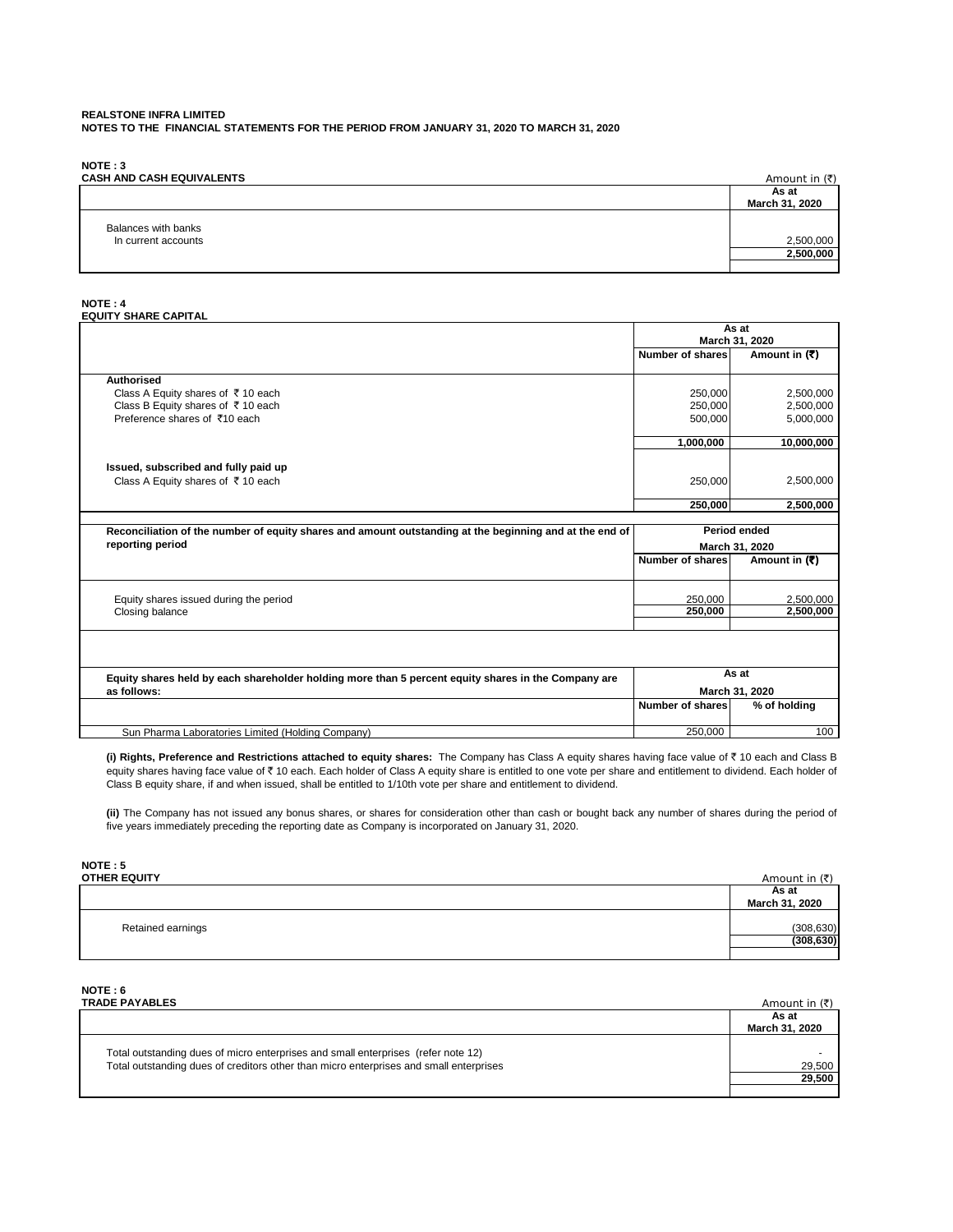**NOTE : 7**

| OTHER FINANCIAL LIABILITIES (CURRENT) | Amount in (₹)           |
|---------------------------------------|-------------------------|
|                                       | As at<br>March 31, 2020 |
| Other payable to related party        | 279,130<br>279,130      |
|                                       |                         |

# **NOTE : 8**

| <b>OTHER EXPENSES</b>               | Amount in $(\bar{\tau})$ |
|-------------------------------------|--------------------------|
|                                     | Period ended             |
|                                     | March 31, 2020           |
|                                     |                          |
| Rates and taxes                     | 2,500                    |
| Professional, legal and consultancy | 291,130                  |
| Payments to auditor - as audit fee  | 15,000                   |
|                                     | 308,630                  |
|                                     |                          |

#### **NOTE : 9**

# **EARNINGS PER SHARE (EPS)**

|                                                   | Period ended<br>March 31, 2020 |
|---------------------------------------------------|--------------------------------|
| Loss for the period $(\overline{\tau})$           | (308, 630)                     |
| No. of equity shares (of $\overline{5}$ 10/-each) | 250,000                        |
| Earnings per share - Basic & Diluted (in ₹)       | (1.23)                         |

#### **NOTE : 10 CATEGORIES OF FINANCIAL INSTRUMENTS**

|                              |                |                    | Amount in $(3)$       |
|------------------------------|----------------|--------------------|-----------------------|
|                              | As at          |                    |                       |
|                              | March 31, 2020 |                    |                       |
|                              | Fair value     | Fair value through | <b>Amortised cost</b> |
|                              | through profit | other              |                       |
|                              | or loss        | comprehensive      |                       |
|                              |                | income             |                       |
| <b>Financial assets</b>      |                |                    |                       |
| Cash and cash equivalents    | $\blacksquare$ | $\blacksquare$     | 2,500,000             |
|                              | $\blacksquare$ | $\blacksquare$     | 2,500,000             |
| <b>Financial liabilities</b> |                |                    |                       |
| Trade payables               | $\blacksquare$ | ٠                  | 29,500                |
| Other financial liabilities  | $\blacksquare$ | $\blacksquare$     | 279,130               |
|                              | $\blacksquare$ | $\blacksquare$     | 308,630               |
|                              |                |                    |                       |

#### **Note : 11**

#### **FINANCIAL RISK MANAGEMENT**

The Company's activities expose it to a variety of financial risks including market risk, credit risk and liquidity risk. The Company's risk management assessment and policies and processes are established to identify and analyze the risks faced by the Company, to set appropriate risk limits and controls, and to monitor such risks and compliance with the same. Risk assessment and management policies and processes are reviewed regularly to reflect changes in market conditions and the Company's activities.

#### **LIQUIDITY RISK**

Liquidity risk is the risk that the Company will not be able to meet its financial obligations as they become due. The Company manages its liquidity risk by ensuring, as far as possible, that it will always have sufficient liquidity to meet its liabilities when due, under both normal and stressed conditions, without incurring unacceptable losses or risk to the Company's reputation. The Company's financial liabilities as mentioned in note 6 and 7 are payable in the next year.

#### **MARKET RISK**

The Company does not have any market risk such as foreign exchange risk and interest rate risk.